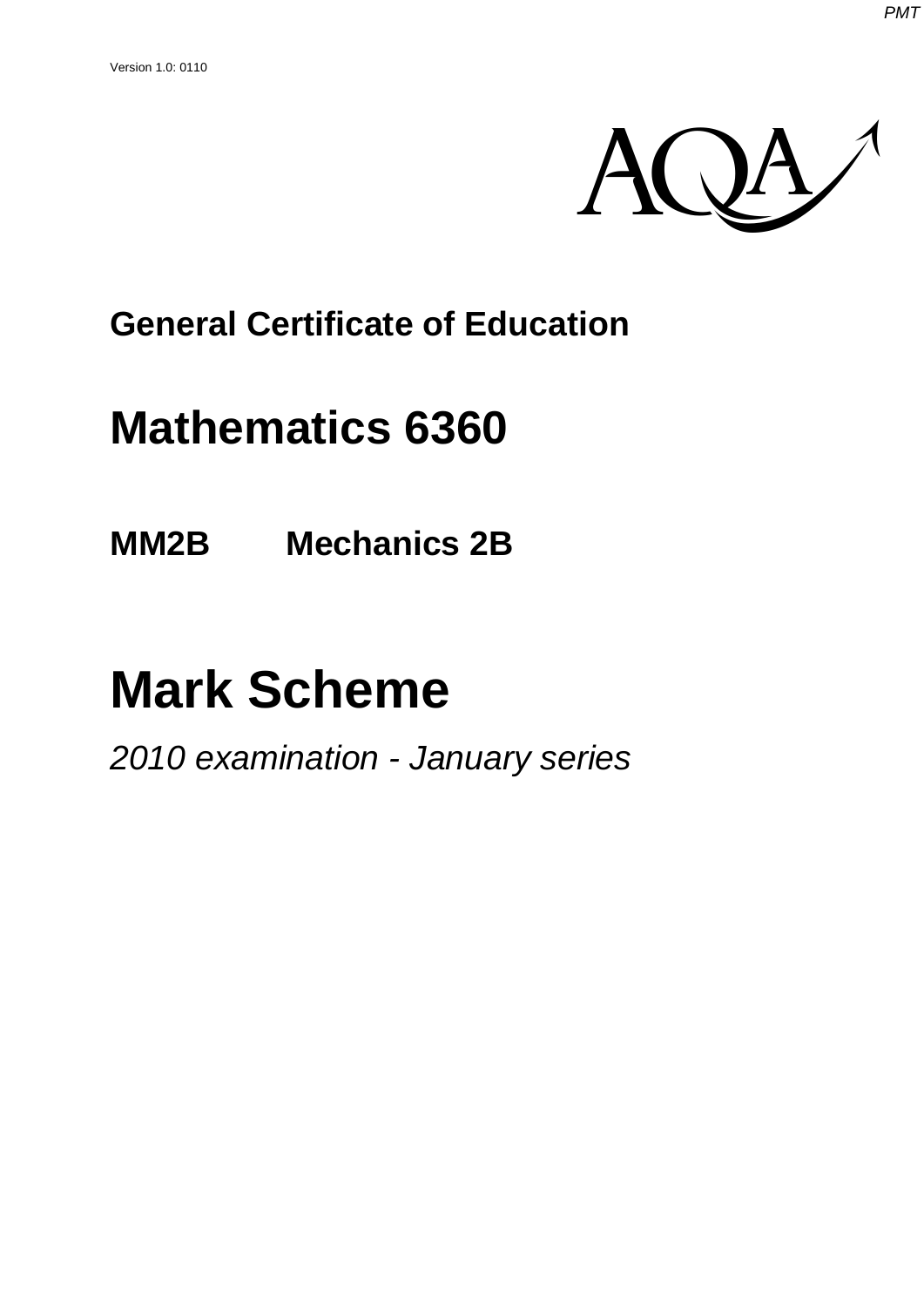Mark schemes are prepared by the Principal Examiner and considered, together with the relevant questions, by a panel of subject teachers. This mark scheme includes any amendments made at the standardisation meeting attended by all examiners and is the scheme which was used by them in this examination. The standardisation meeting ensures that the mark scheme covers the candidates' responses to questions and that every examiner understands and applies it in the same correct way. As preparation for the standardisation meeting each examiner analyses a number of candidates' scripts: alternative answers not already covered by the mark scheme are discussed at the meeting and legislated for. If, after this meeting, examiners encounter unusual answers which have not been discussed at the meeting they are required to refer these to the Principal Examiner.

It must be stressed that a mark scheme is a working document, in many cases further developed and expanded on the basis of candidates' reactions to a particular paper. Assumptions about future mark schemes on the basis of one year's document should be avoided; whilst the guiding principles of assessment remain constant, details will change, depending on the content of a particular examination paper.

Further copies of this Mark Scheme are available to download from the AQA Website: www.aqa.org.uk

Copyright © 2010 AQA and its licensors. All rights reserved.

#### COPYRIGHT

AQA retains the copyright on all its publications. However, registered centres for AQA are permitted to copy material from this booklet for their own internal use, with the following important exception: AQA cannot give permission to centres to photocopy any material that is acknowledged to a third party even for internal use within the centre.

Set and published by the Assessment and Qualifications Alliance.

The Assessment and Qualifications Alliance (AQA) is a company limited by guarantee registered in England and Wales (company number 3644723) and a registered charify (registered charity (mether of 201334).<br>Registered addres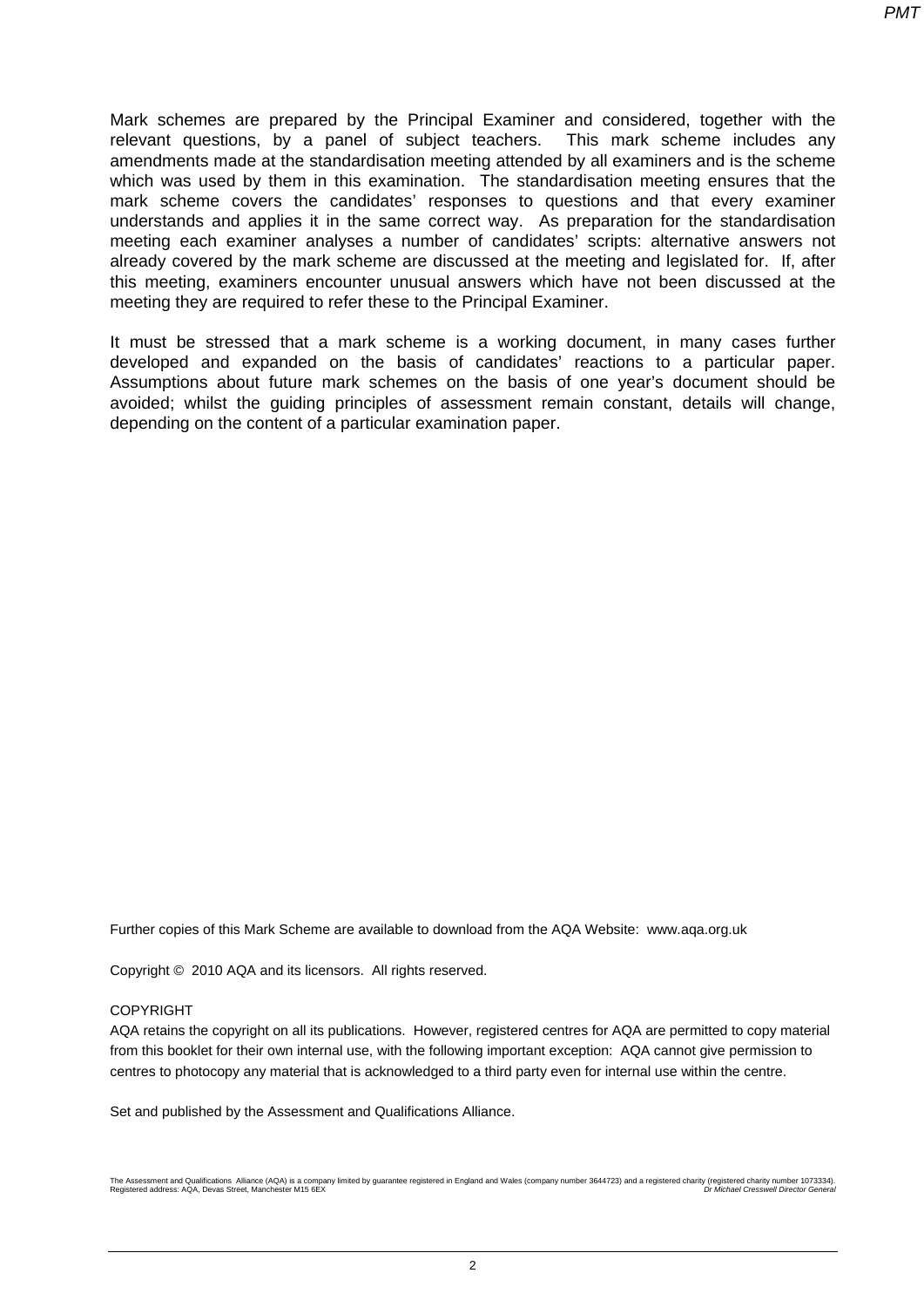| M                          | mark is for method                                                 |              |                            |  |  |
|----------------------------|--------------------------------------------------------------------|--------------|----------------------------|--|--|
| m or dM                    | mark is dependent on one or more M marks and is for method         |              |                            |  |  |
| A                          | mark is dependent on M or m marks and is for accuracy              |              |                            |  |  |
| B                          | mark is independent of M or m marks and is for method and accuracy |              |                            |  |  |
| E                          | mark is for explanation                                            |              |                            |  |  |
|                            |                                                                    |              |                            |  |  |
| $\sqrt{\text{or ft or F}}$ | follow through from previous                                       |              |                            |  |  |
|                            | incorrect result                                                   | МC           | mis-copy                   |  |  |
| CAO                        | correct answer only                                                | MR           | mis-read                   |  |  |
| <b>CSO</b>                 | correct solution only                                              | RA           | required accuracy          |  |  |
| <b>AWFW</b>                | anything which falls within                                        | <b>FW</b>    | further work               |  |  |
| <b>AWRT</b>                | anything which rounds to                                           | <b>ISW</b>   | ignore subsequent work     |  |  |
| <b>ACF</b>                 | any correct form                                                   | <b>FIW</b>   | from incorrect work        |  |  |
| AG                         | answer given                                                       | <b>BOD</b>   | given benefit of doubt     |  |  |
| <b>SC</b>                  | special case                                                       | <b>WR</b>    | work replaced by candidate |  |  |
| <b>OE</b>                  | or equivalent                                                      | <b>FB</b>    | formulae book              |  |  |
| A2,1                       | 2 or 1 (or 0) accuracy marks                                       | <b>NOS</b>   | not on scheme              |  |  |
| $-xEE$                     | deduct x marks for each error                                      | G            | graph                      |  |  |
| <b>NMS</b>                 | no method shown                                                    | $\mathbf{C}$ | candidate                  |  |  |
| PI.                        | possibly implied                                                   | sf           | significant figure(s)      |  |  |
| <b>SCA</b>                 | substantially correct approach                                     | dp           | decimal place(s)           |  |  |

#### **Key to mark scheme and abbreviations used in marking**

#### **No Method Shown**

Where the question specifically requires a particular method to be used, we must usually see evidence of use of this method for any marks to be awarded. However, there are situations in some units where part marks would be appropriate, particularly when similar techniques are involved. Your Principal Examiner will alert you to these and details will be provided on the mark scheme.

Where the answer can be reasonably obtained without showing working and it is very unlikely that the correct answer can be obtained by using an incorrect method, we must award **full marks**. However, the obvious penalty to candidates showing no working is that incorrect answers, however close, earn **no marks**.

Where a question asks the candidate to state or write down a result, no method need be shown for full marks.

Where the permitted calculator has functions which reasonably allow the solution of the question directly, the correct answer without working earns **full marks**, unless it is given to less than the degree of accuracy accepted in the mark scheme, when it gains **no marks**.

#### **Otherwise we require evidence of a correct method for any marks to be awarded.**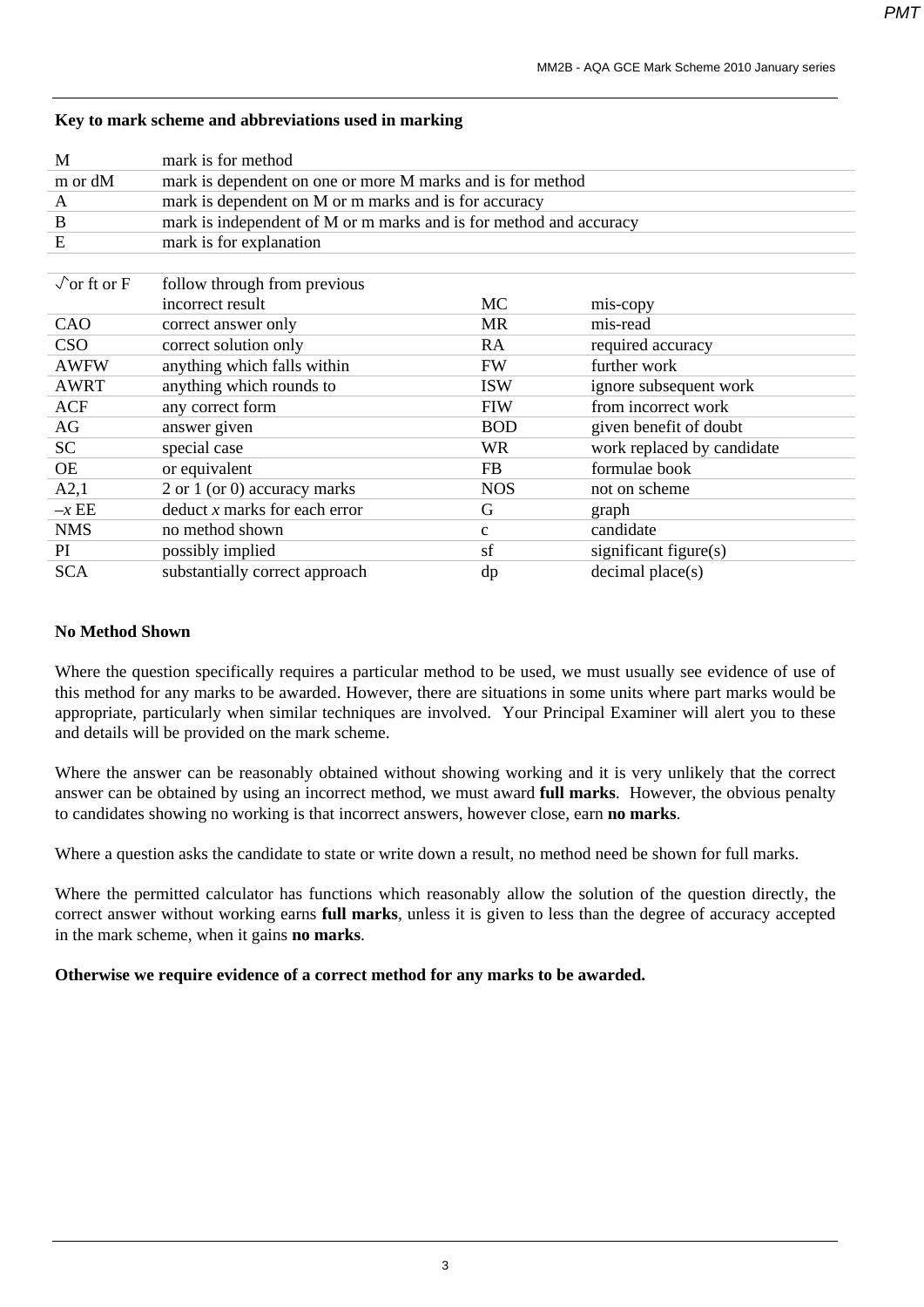*PMT*

| MM <sub>2</sub> B |                                                                                              |                |                         |                                                                                |
|-------------------|----------------------------------------------------------------------------------------------|----------------|-------------------------|--------------------------------------------------------------------------------|
| Q                 | <b>Solution</b>                                                                              | <b>Marks</b>   | <b>Total</b>            | <b>Comments</b>                                                                |
| $\mathbf{1}$      | Work done = $Fs \cos \theta$                                                                 | M1             |                         | Accept $Fs \sin \theta$ for M1                                                 |
|                   | $= 40 \times 5 \times \cos 30$                                                               | A <sub>1</sub> |                         |                                                                                |
|                   | $= 173 J$                                                                                    | A1             | $\mathfrak{Z}$          |                                                                                |
|                   | <b>Total</b>                                                                                 |                | $\overline{\mathbf{3}}$ |                                                                                |
| $\overline{2}$    | $\overline{X} = \frac{3 \times 15 + 1 \times 7 + 6 \times 8 + 10 \times 12}{3 + 1 + 6 + 10}$ | M1A1           |                         | M1 for at least 3 multiplication & addition                                    |
|                   | $=\frac{220}{20}$ or 11                                                                      | A1             |                         |                                                                                |
|                   | $\overline{Y} = \frac{3 \times 6 + 1 \times 14 + 6 \times 7 + 10 \times 9}{20}$              | M1A1           |                         |                                                                                |
|                   | $=\frac{164}{20}$ or 8.2                                                                     | A1             | 6                       | $SC$ 4 (10, 7.4) [omit lamina]<br>ie: B2, B2                                   |
|                   | $\therefore$ Centre of mass is at (11, 8.2)                                                  |                |                         |                                                                                |
|                   | <b>Total</b>                                                                                 |                | 6                       |                                                                                |
| 3(a)              | $R_{A}$<br>$R_B$<br>$\boldsymbol{B}$<br>20g                                                  | B2             | $\overline{2}$          | B1 for four forces<br>B2 for two different reactions and 30g and<br>20g marked |
| (b)               | 30g<br>Taking moments about A:<br>$3.2 \times 30g = R_B \times 5$<br>$R_{B} = 19.2g$         | M1B1<br>A1     | 3                       | <b>B1</b> for 3.2<br>AG                                                        |
| (c)               | Resolve vertically: $R_A + R_B = 50g$<br>$R_{A} = 30.8g$ or 302 N                            | M1<br>A1       | $\mathbf{2}$            | Can be awarded in (b)                                                          |
| (d)               | Gravitational force acts through mid-point<br>of the rod                                     | E1             | $\mathbf{1}$            |                                                                                |
|                   | <b>Total</b>                                                                                 |                | 8                       |                                                                                |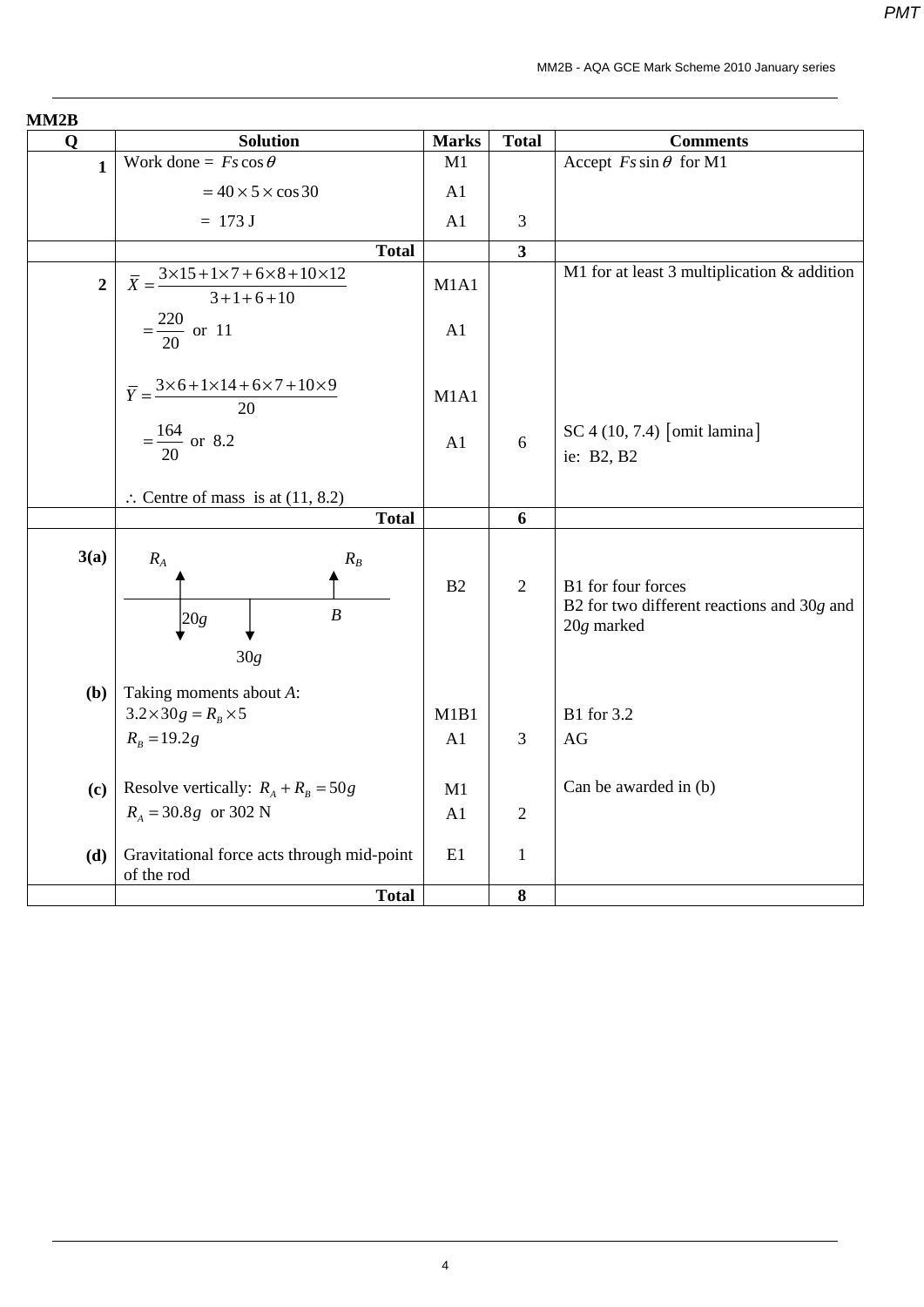|      | <b>MM2B</b> (cont)                                                                                     |                |                |                                                                |  |
|------|--------------------------------------------------------------------------------------------------------|----------------|----------------|----------------------------------------------------------------|--|
| O    | <b>Solution</b>                                                                                        | <b>Marks</b>   | <b>Total</b>   | <b>Comments</b>                                                |  |
| 4(a) | $\mathbf{r} = \vert \mathbf{v} \, \mathrm{d}t$                                                         | M1             |                | M1 for at least one term correct                               |  |
|      | $=(t^4-6t^2+3t)\mathbf{i}+5t\mathbf{j}+4t^2\mathbf{k}+\mathbf{c}$                                      | Alm1           |                | m1 for $+c$                                                    |  |
|      | When $t=0$ , $\mathbf{r}=-5\mathbf{i}+6\mathbf{k}$ : $\mathbf{c}=-5\mathbf{i}+6\mathbf{k}$             |                |                |                                                                |  |
|      | $\therefore$ <b>r</b> = $(t^4 - 6t^2 + 3t - 5)$ <b>i</b> + 5 <i>t</i> <b>j</b> + $(6 + 4t^2)$ <b>k</b> | A <sub>1</sub> | $\overline{4}$ |                                                                |  |
| (b)  | $a = (12t^2 - 12)i + 8k$                                                                               | M1A1           | $\overline{2}$ | M1 for either component                                        |  |
| (c)  | Magnitude is $\left\{ (12t^2 - 12)^2 + 64 \right\}^{\frac{1}{2}}$                                      | M1<br>A1F      | $\overline{2}$ |                                                                |  |
| (d)  | Magnitude is a minimum when $12t^2 - 12$<br>is zero                                                    | M1             |                | M1 for correct differentiation of correct<br>expression in (c) |  |
|      | ie when $t = 1$                                                                                        | A <sub>1</sub> | $\overline{2}$ |                                                                |  |
| (e)  | Minimum acceleration is 8                                                                              |                |                |                                                                |  |
|      | Using $F = ma$ ,                                                                                       | M1             |                | a could be a vector                                            |  |
|      | $F = 7 \times 8 = 56$                                                                                  | A <sub>1</sub> | 2              | CAO                                                            |  |
|      | <b>Total</b>                                                                                           |                | 12             |                                                                |  |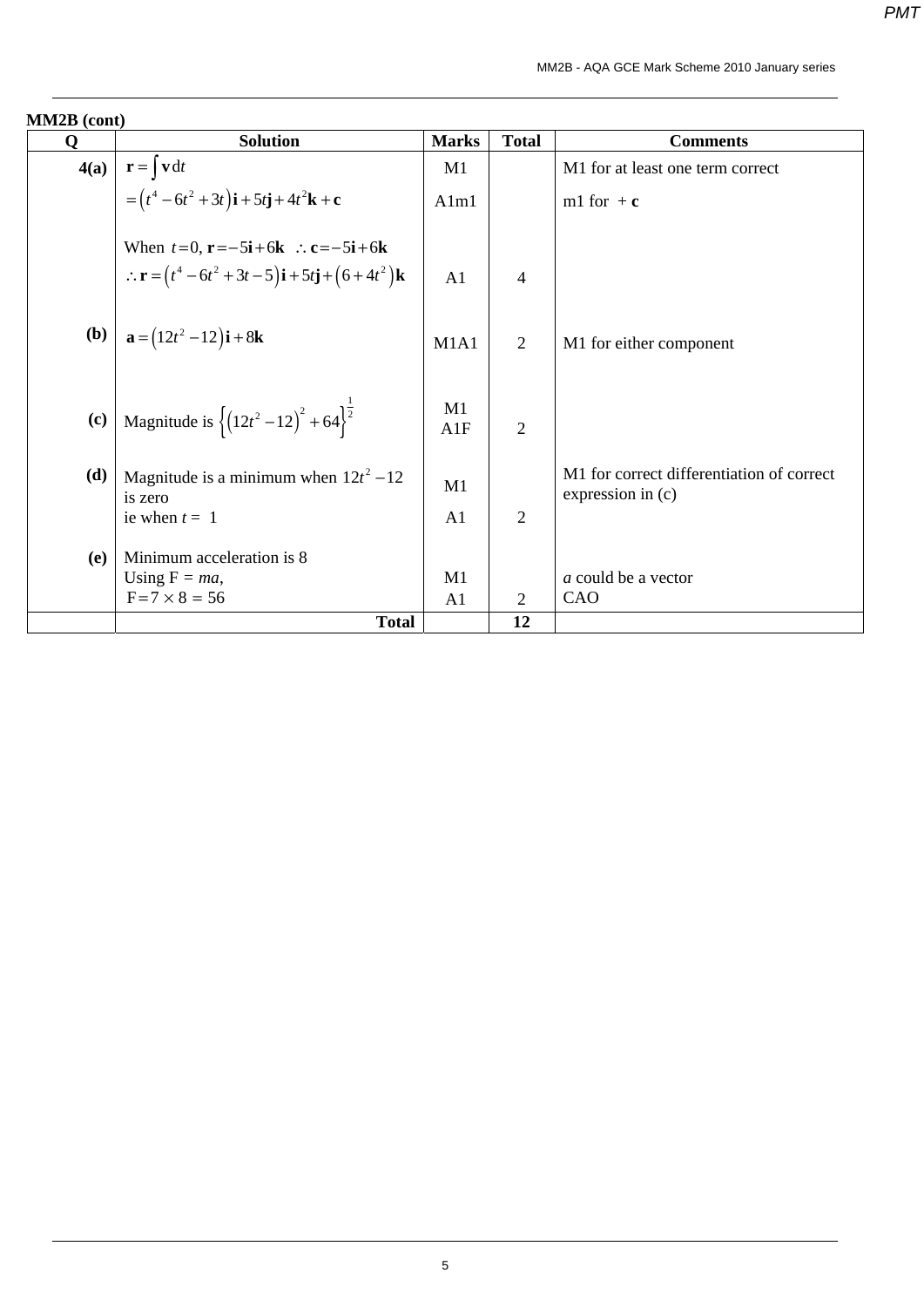| MM2B (cont) |                                                                                                               |                |              |                                                        |  |  |
|-------------|---------------------------------------------------------------------------------------------------------------|----------------|--------------|--------------------------------------------------------|--|--|
| Q           | <b>Solution</b>                                                                                               | <b>Marks</b>   | <b>Total</b> | <b>Comments</b>                                        |  |  |
| 5(a)        | Using $F = ma$ ,                                                                                              |                |              |                                                        |  |  |
|             | $-0.2mv^{\frac{1}{2}} = m\frac{dv}{dt}$<br>$\therefore \frac{dv}{dt} = -0.2v^{\frac{1}{2}}$                   | B1             | 1            | AG Must see equ'n containing $m$                       |  |  |
|             | <b>(b)</b> $\int \frac{dv}{v^2} = -\int 0.2 dt$<br>$2v^{\frac{1}{2}} = -0.2t + c$                             | M1             |              |                                                        |  |  |
|             |                                                                                                               | Alm1           |              | m1 for $+c$                                            |  |  |
|             | When $t=0$ , $v=16$ : $C=8$                                                                                   | A1             |              |                                                        |  |  |
|             |                                                                                                               |                |              |                                                        |  |  |
|             | $2v^{\frac{1}{2}} = -0.2t + 8$<br>$v = (4 - 0.1t)^2$                                                          | A1             | 5            | AG                                                     |  |  |
|             | (c) When $v=1$ , $1=(4-0.1t)^2$<br>$4 - 0.1t = \pm 1$                                                         | M1             |              |                                                        |  |  |
|             | $t = 30$ or 50                                                                                                | A <sub>1</sub> |              | if use $2v^{\frac{1}{2}} = 8 - 0.2t$ no need to see 50 |  |  |
|             | $t = 30$                                                                                                      | A <sub>1</sub> | 3            | $t \neq 50$ as ball stops when $t = 40$                |  |  |
|             | (d) Integrating $v = (4-0.1t)^2$ :<br>$v = 16 - 0.8t + 0.01t^2$<br>$x = 16t - 0.4t^2 + \frac{0.01}{3}t^3 + d$ |                |              |                                                        |  |  |
|             |                                                                                                               | M1             |              | M1 for first 3 terms or $-\frac{10}{3}(4-01t)^3$       |  |  |
|             | When $t=0$ , $x=0 \Rightarrow d=0$                                                                            | A1             |              |                                                        |  |  |
|             | $x = 16t - 0.4t^2 + \frac{0.01}{2}t^3$                                                                        |                |              |                                                        |  |  |
|             | When speed is $1 \text{ms}^{-1}$ , $t = 30$                                                                   |                |              |                                                        |  |  |
|             | $x = 480 - 360 + 90$                                                                                          | m1             |              | dep on M1 above                                        |  |  |
|             | $= 210$                                                                                                       | A1             | 4            | [No 'd', 3 marks only]                                 |  |  |
|             | <b>Total</b>                                                                                                  |                | 13           |                                                        |  |  |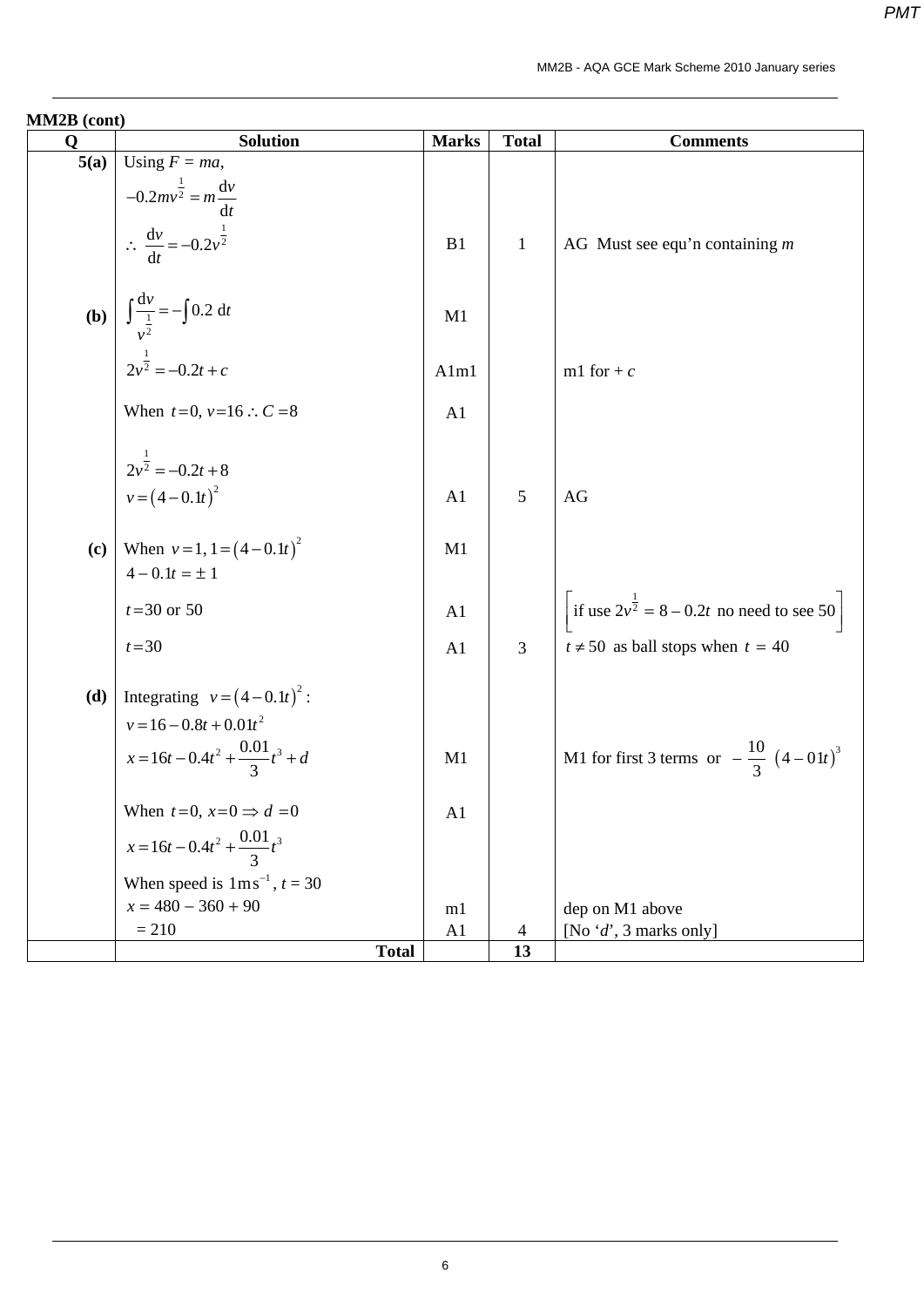| Q    | <b>Solution</b>                                                                        | <b>Marks</b> | <b>Total</b>   | <b>Comments</b>                                              |
|------|----------------------------------------------------------------------------------------|--------------|----------------|--------------------------------------------------------------|
| 6(a) | $r = 1.2 \sin \theta$                                                                  | B1           | $\mathbf{1}$   | 1.2 $\cos \theta$ 0 marks                                    |
| (b)  | Resolve horiz: $T \sin \theta = m\omega^2 r$                                           | M1A1         |                | $T \cos \theta = m\omega^2 r$ etc M1 (+ second M1)           |
|      | $T \sin \theta = 4 \times 5^2 \times 1.2 \sin \theta$<br>$T = 120$                     | A1           |                |                                                              |
|      | Resolve vert: $T \cos \theta = 4g$                                                     | M1A1         |                |                                                              |
|      | $\cos\theta = 0.32666$                                                                 |              |                | M1 for $\tan \theta = \frac{30 \sin \theta}{\pi}$            |
|      | $\theta = 70.9^{\circ}$ or 1.24 <sup>c</sup>                                           | A1           | 6              |                                                              |
|      | <b>Total</b>                                                                           |              | $\overline{7}$ |                                                              |
| 7(a) | Using conservation of energy:<br>$rac{1}{2}mu^2 = \frac{1}{2}mv^2 - mgh$               | M1A1         |                | M1 for 3 terms, 2 KE and PE<br>or 4 terms, 2 KE and 2 PE     |
|      | $\frac{1}{2}mu^{2} = \frac{1}{2}mv^{2} - mga(1-\cos\theta)$                            | M1A1         |                | M1A1 for finding $h$                                         |
|      | $v^2 = u^2 + 2ga(1 - \cos \theta)$<br>$v = (u^2 + 2ga[1 - \cos \theta])^{\frac{1}{2}}$ | A1           | 5              | AG                                                           |
| (b)  | Using $F = ma$ radially,                                                               |              |                |                                                              |
|      | $mg \cos \theta - N = \frac{mv^2}{m}$                                                  | M1A1         |                | M1 Correct 3 terms<br>A1 Correct signs $(-N \text{ or } +N)$ |
|      | Particle leaves surface of hemisphere<br>when $N = 0$                                  | B1           |                |                                                              |
|      | $mg\cos\theta = \frac{m}{a}\left(u^2 + 2ga[1-\cos\theta]\right)$                       | M1           |                |                                                              |
|      | $\cos\theta = \frac{u^2}{g} + 2 - 2\cos\theta$                                         |              |                |                                                              |
|      | $\cos\theta = \frac{1}{3}\left(\frac{u^2}{ga} + 2\right)$                              | A1           | 5              |                                                              |
|      | <b>Total</b>                                                                           |              | 10             |                                                              |